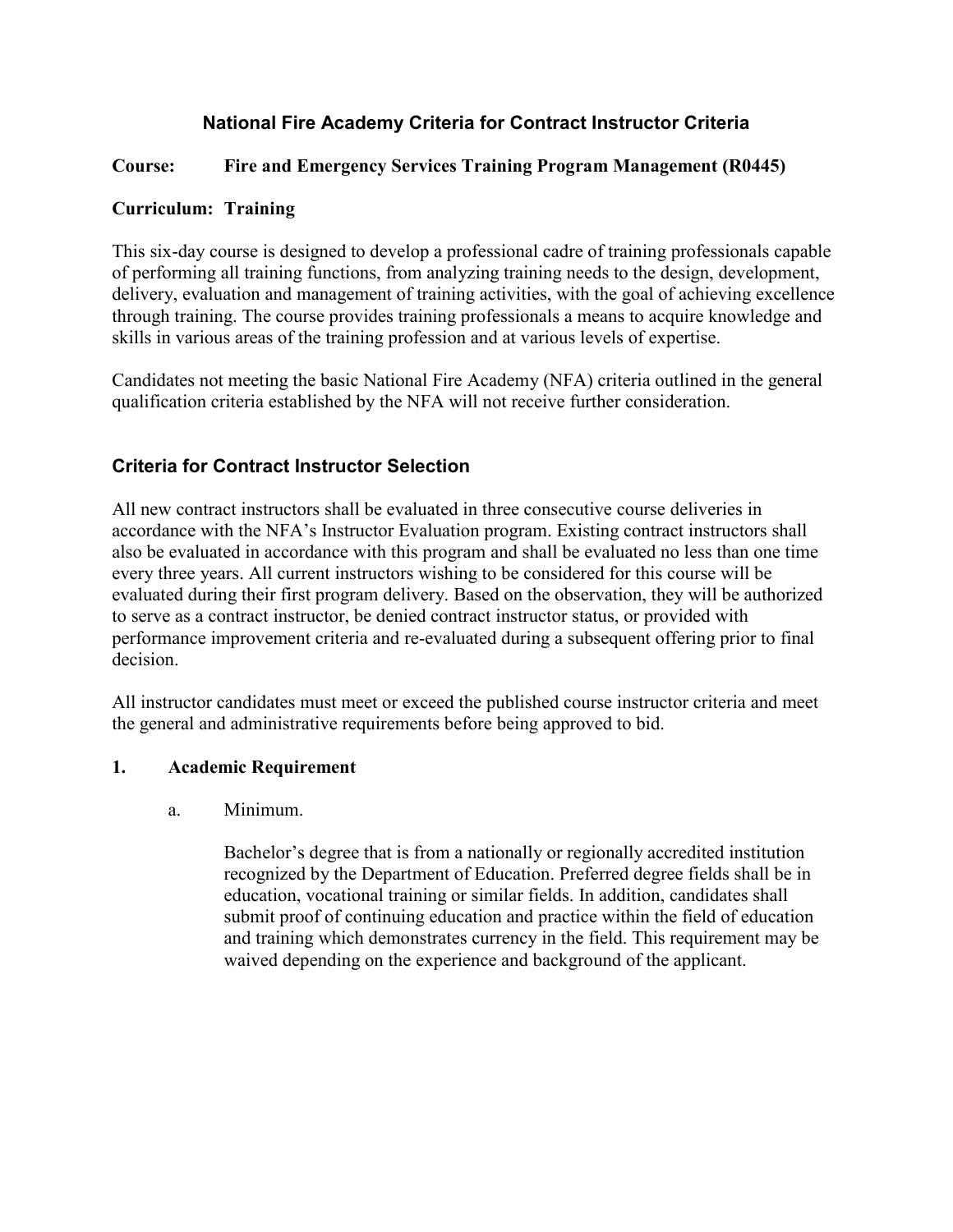b. Preferred.

Master's or doctorate degree from a nationally or regionally accredited institution recognized by the Department of Education. Preferred degree fields shall be in education, vocational training or similar fields. In addition, candidates shall submit proof of continuing education and practice within the field of education and training which demonstrates currency in the field.

#### **2. Instructional Experience**

The candidate must demonstrate a history of significant instructional and facilitation experience with adult learners within the fire and emergency services field. The candidate must provide a minimum of at least five occurrences of experience with reference information. Significant instructional experience at the undergraduate level must be demonstrated.

#### **3. Documented Knowledge and Experience in the Subject Area**

- a. The candidate must demonstrate exceptional facilitation skills in the instructional arena.
- b. The candidate must demonstrate currency of research in adult educational methodology.
- c. The candidate must demonstrate mastery of instructional systems design, preferably having a minimum of three years' experience developing courses, from 10 to 100 hours in length, which are focused on professional development programs.
- d. The candidate must demonstrate currency in managing training programs, as demonstrated by at least three years' experience as a training program manager for a fire or Emergency Medical Services (EMS) department, vocational/technical school, or college/university which oversee fire and/or EMS training.
- e. The candidate must demonstrate development of training programs, based on a comprehensive organizational training needs analysis, to meet performance needs of an organization.
- f. The candidate must demonstrate development of return-on-investment calculation related to training and experience relaying relevant information to policy- and decision-making bodies.
- g. Candidates must maintain currency in the field through practice, education or other relevant activities.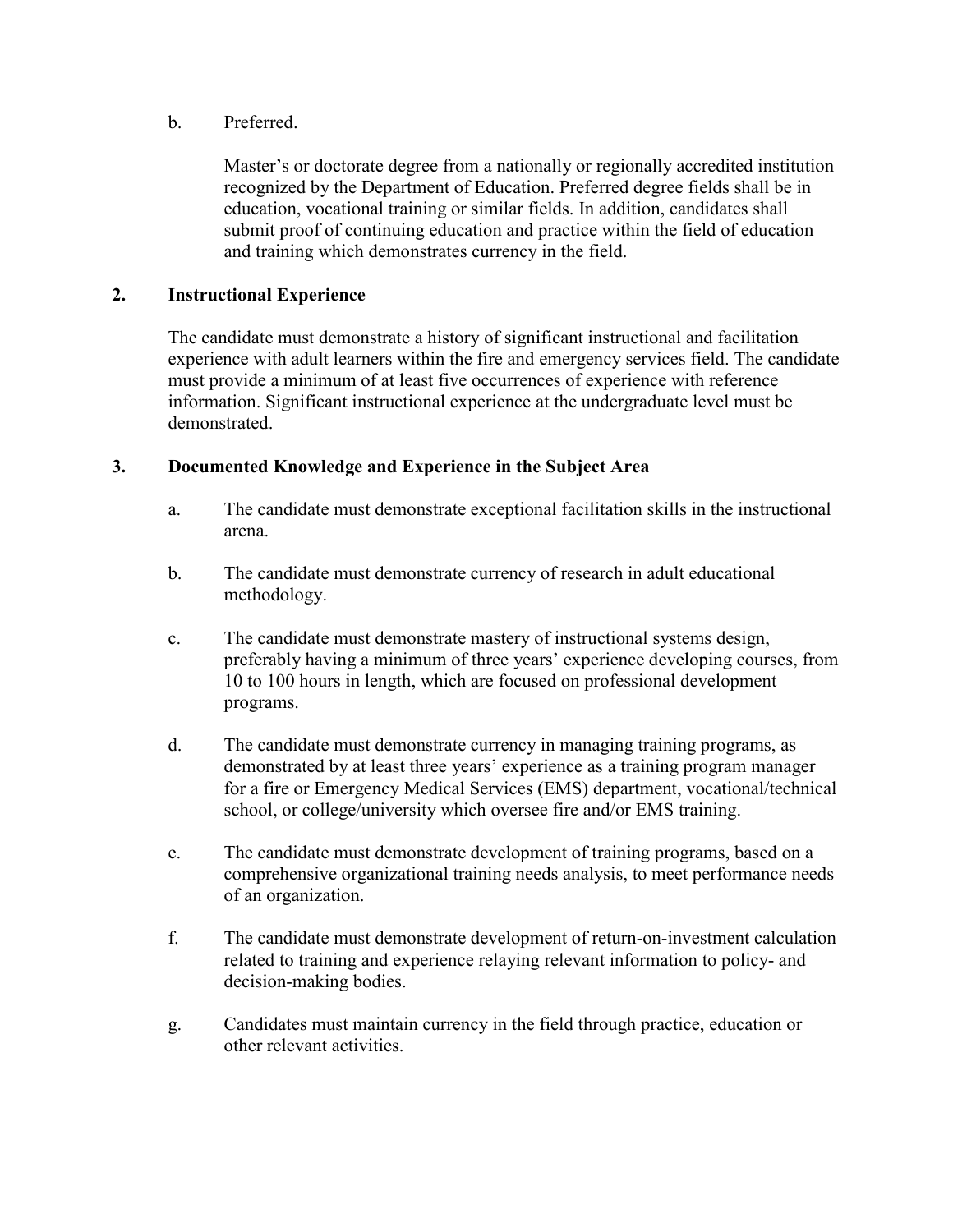Failure to annually provide approved documentation of ongoing practice, training and/or instruction may result in revocation of contract instructor status.

## **4. Continuing Practice and Education**

Contract instructors must maintain both work experience and academic relevance specific to the course(s) for which they are approved. To maintain eligibility to instruct the course, contract instructors will be required to submit verification of both work experience and academic relevancy on a periodic basis, but no more than every three years. Work experience may be verified through submission of a work resume.

## **5. Academic Relevancy**

Instructor candidates must have academic relevance by evidence of one or more of the following:

- a. Teaching the course at least one time within the last two years.
- b. Teaching a similar course at an accredited institution of higher learning at least one time within the last two years.
- c. Completing a similar course of instruction within the last three years at an accredited institution of higher learning or a nationally recognized organization providing certified continuing education credits.

# **6. Revisions to Criteria**

These criteria are subject to revision as based on course changes and NFA needs. Potential instructors will be subject to the criteria effective at the date of application. Existing contract instructors are subject to reapplication and shall submit verification of the continuing practice and education requirements when requested. Additionally, existing contract instructors are subject to reapplication and meeting revised criteria as determined by the NFA based on revisions to course content.

### **7. How to Submit an Application**

The following documents are required with each submission:

- a. A cover letter listing the courses you want to teach.
- b. Your resume.
- c. Documentation that clearly addresses how you meet the instructor selection criteria for each course you are seeking to teach (e.g., academic requirement, instructional experience, knowledge and experience in the subject matter, and continuing practice or education). This document needs to be written in that order. Incomplete packages will not be processed.
- d. Three references from persons who are knowledgeable about your character as well as your teaching ability. One reference letter should be from the department or agency head in your organization or certifying organization.